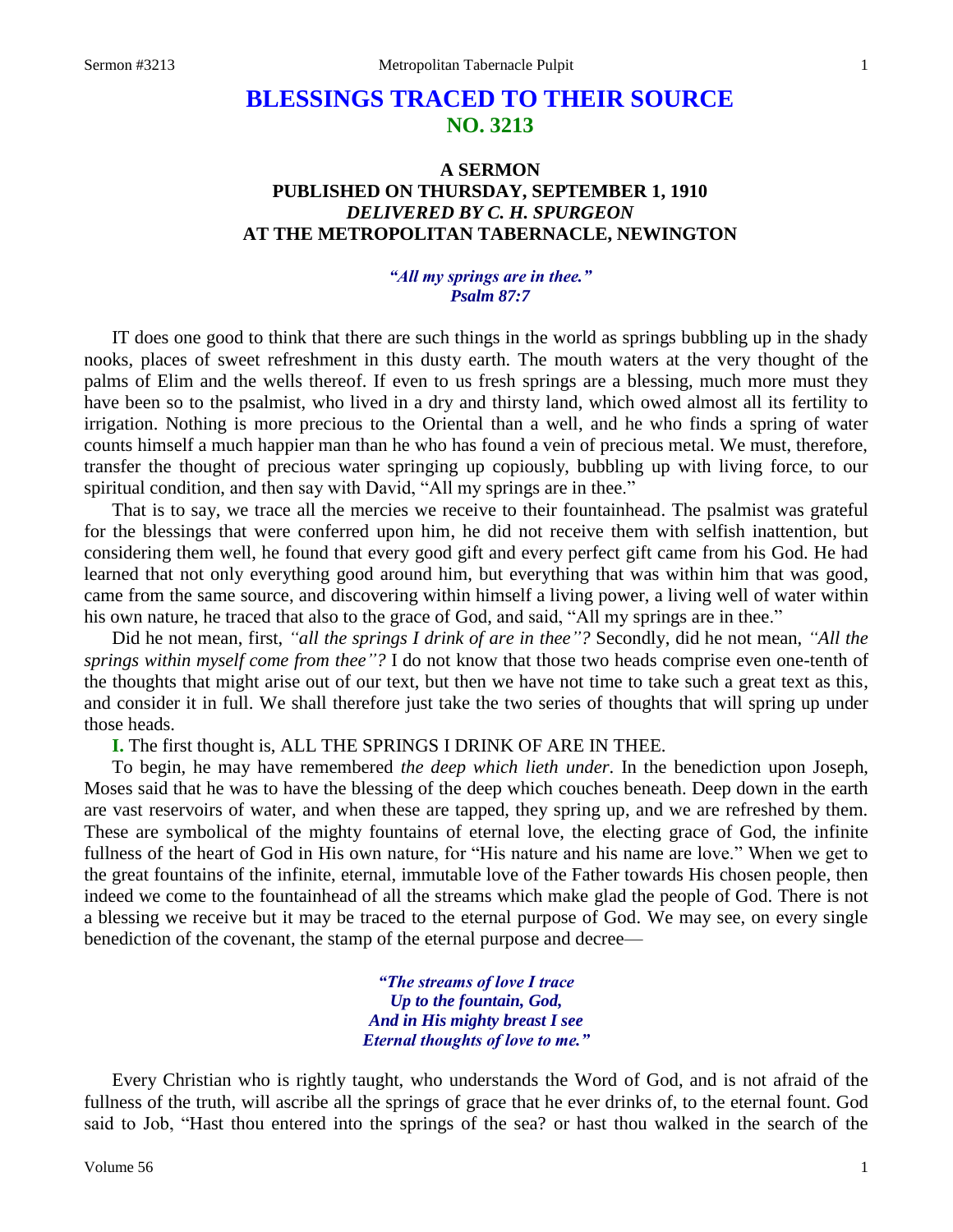depth?" This is a mysterious subject, and we cannot find out these secret springs, but yet we know that they are there, we rejoice in them, and bless the Lord for them.

But using illustrations from Scripture only, when the psalmist said, "All my fresh springs are in thee"—for that is the force of the expression he uses—may he not have thought of *that rock from which the living water leaped in the wilderness,* so that all the multitude that were in the desert drank of the stream? Those who had true knowledge of God also drank of that spiritual rock which followed them, and we know that "that rock was Christ." That rock, too, was smitten, and straightway it became a spring of water for all the tribes, even as our smitten Savior has now become the spring from which all of us drink. So I may say—

> *"Rock of Ages, cleft for me, Thou my sacred fount shalt be."*

We find, leaping from the cleft in His side, the cleansing blood and the refreshing water too. As I said at first, that we may trace all our blessings to electing love, I may now say, with equal truthfulness, that we may trace them all to redeeming love. There is a crimson mark on every blessing of the covenant.

### *"There's ne'er a gift His hand bestows But cost His heart a groan."*

That is a most sure and precious truth, as we look to our dear Lord upon the cross and see Him also exalted in His glory, remembering that "it pleased the Father that in him should all fullness dwell," and that of His fullness have all we received, and grace for grace," we can truly say to Him, "Emmanuel, all my springs are in thee."

We meet, in Holy Scripture, with another illustration. In the times of Abraham there were certain wells which he dug, the possession of which was disputed by the Philistines, and when Isaac afterwards had to go into Philistia, he found that the wells which Abraham had dug had been filled up by the Philistines. He therefore dug others, and when the Philistines began to strive with his herdsmen, he moved on further, and dug another well, and the Philistines strove again for that. He moved again, for he was a peaceful man, and found they strove for that, and it seemed as if he could have no water without having to contend for it.

Sometimes, the wells of which we drink are *springs concerning which there is grave contention*. There are some that deny the most precious doctrines of the Gospel. There is a sound of the shooting of archers at the place of the drawing of water, and when a poor, simple child of God would come and let down his bucket, and take a draught, he finds the bowman's shaft flying past his ear. Somebody has discovered that one doctrine is not Scriptural, and that another doctrine is not rational, so the thirsty soul becomes afraid to drink of that well.

What is worse, if there should not be any controversy about the truth itself he will find a controversy in his own soul as to his right to appropriate it. Satan, the accuser of the brethren, will remind him of his faults, will tell him he can have no part or lot in the matter, or else he would not be what he is. They that are delivered from the noise of the archers in the place of drawing water shall bless the name of the Lord as they drink.

And truly, brethren, if we did but always recollect that it must be true that all our mercies come from God, that whatever logic may insist upon, it must be true that salvation is of the Lord, that whichever *ism* may be right, whichever side of controversy may have made an accurate statement, it must be correct that every good gift comes from "the Father of lights, with whom is no variableness, neither shadow of turning," then we should find that, let the enemy contest as he will, we have access to the refreshing stream.

Since all the springs worth drinking are in God our Father and Christ our Redeemer, we can come to these, and drink without fear, for God is ours, and Christ is ours, and therefore every covenant blessing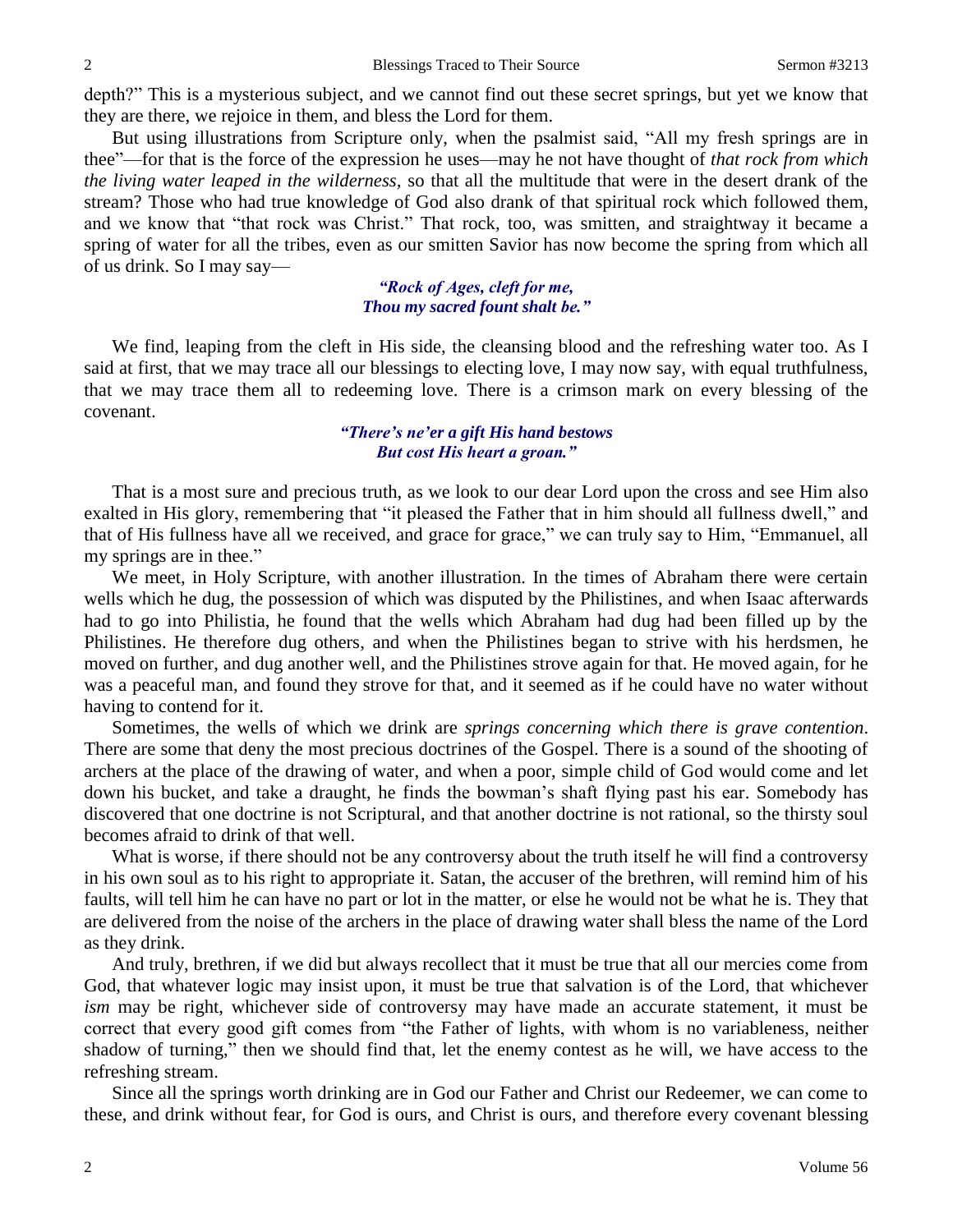is ours too. Therefore, laying aside all disputing and contention, we come and drink of these wells because they are in God, and in Christ our Savior.

We read, in the Book of Judges, of two springs of water, you often mention them yourselves in prayer, indeed, they are a kind of proverb in the Christian church. There were *the upper springs and the nether springs*. Now, every child of God who judges rightly knows that the nether springs are in his God, I mean his lower comforts, his temporal mercies. What should we have of earthly good worth enjoying if God did not give it to us? If you get wealth, who gives you power to get it? And if you have health, who is it that preserves your strength of limb and the blood that still leaps within your veins? He has but to will it, and you would be a paralytic, or a consumptive like so many more.

Your children are spared to you, bless God for each of them, for it is He that spares them. Your husband or your wife, your brother or your friend, the joys that cluster around the hearth—all these come to you through Him. They are common mercies, we say, but we should not think them so common if we had to miss them for a while. Let us bless God, and see His hand in them all, and say, "Great Father, even my nether springs are in thee."

But when we come to the thought of the upper springs, we have no question connecting them. If we possess eternal life, God gave it to us. If we believe in Jesus, faith is not a flower that ever springs from the natural soil of man's heart. If we have repentance unto life, it is the work of the Spirit of God. If we have been kept until now faithful to our profession, we have nothing whereof we can glory, we should have gone back from it if God had not preserved us.

We have not had one single jot of anything, from the first day until now, but we have derived it from the Lord's infinite mercy. All our upper springs are in Him, shall we not bless His name? And while we say, "Spring up, O well," shall we not also add, "Sing ye unto it," and bless and magnify that perennial fount of mercy which perpetually flows to us? The old classical poets went to Helicon for their inspiration, they drank of that spring upon mount Parnassus, but as for us, we will say, with that poetess of the sanctuary—

> *"Come, Thou fount of every blessing, Tune my heart to sing Thy grace, Streams of mercy, never ceasing Call for songs of loudest praise."*

We have no Parnassus, but we have a better mount—

*"Teach me some melodious sonnet, Sung by flaming tongues above: Praise the mount—oh, fix me on it, Mount of God's unchanging love!"*

From this source will we derive the inspiration of our muse, here shall we find the burden of our song. The upper and the nether springs come alike from God—yea, "All my springs are in thee."

You may read, if you turn to the hundred and fourth psalm, of *the springs that flow into the valleys*. They are the places for springs, where wild beasts come to drink, and each of them doth quench his thirst, and where the birds sing among the branches. You and I have had our valley mercies. We have been humiliated, perhaps, and we have sung, with the shepherd's boy in the Valley of Humiliation—

> *"He that is down needs fear no fall; He that is low, no pride; He that is humble, ever shall Have God to be his Guide."*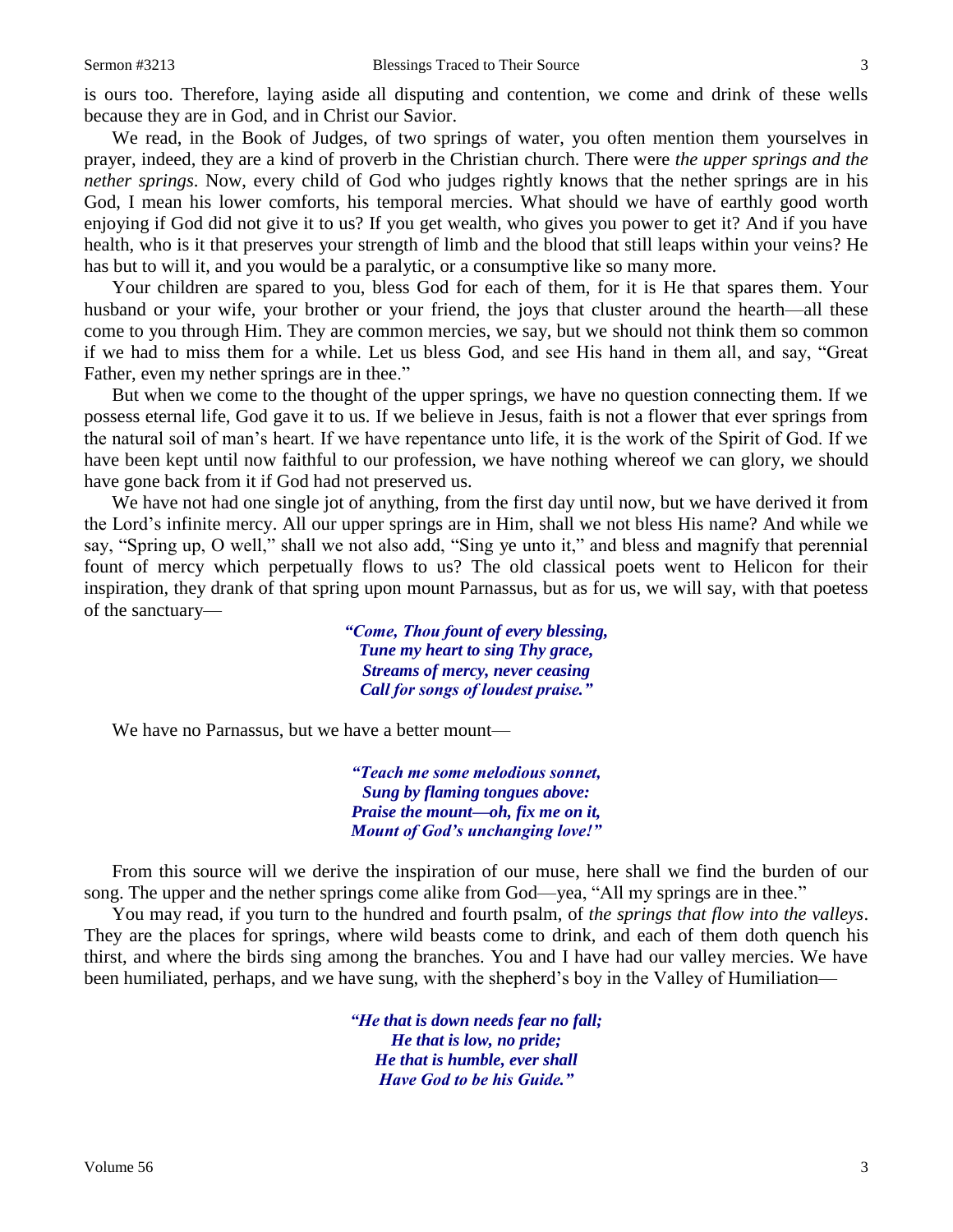We have been in the Valley of Baca, and made it a well, and the rain has filled the pools. We have been in the valley of fellowship with Christ, walking along the cool vale of communion with our Father who is in heaven, and behold, it has been to us the place of springs—of springs full of water. There is not one joy in our best and happiest time but comes from God. In our choicest moments, when we are most like our Lord, and most free from the encumbrances of the earth, never, even then, have we anything good that is to be ascribed to ourselves. If it be good, it all comes from God.

Then, we read in Isaiah, and in some other passages which I need not quote, of *the streams in the desert*. "In the wilderness shall waters break out, and streams in the desert...I will open rivers in high places." That is an odd place for rivers. "Rivers in high places, and fountains in the midst of the valleys: I will make the wilderness a pool of water, and the dry land springs of water."

Do you, beloved, recollect your dry-land springs? Can you not remember when you did eat of treasures hid in the sand, when it was dark, and yet never was so light, when you were in the land of barrenness, and yet never were so filled with plenty, when you had abounding troubles, and yet never had such super abounding comforts? Oh, let us bless the Lord that our desert springs were in Him! They were in Him, or we should not have had them. Had not the Lord been with us, we should have fallen and died in the wilderness, like those who came out of Egypt, whose carcasses strewed the plain.

If you turn to the fourth chapter of Deuteronomy, verse forty-nine, you will read about springs that some of God's saints drink of, that are not often mentioned, *the springs of Pisgah*. Moses there speaks of the springs that came from the foot of Pisgah, and believe me, they are cool streams indeed, and supply drink that goes down sweetly, and makes the lips of them that sleep to speak.

He who knows what heaven is, and has by faith viewed it over, who has seen its security, its purity, its nearness to God, its revelation of the face of Christ, its communion of saints, its joy of the Lord, such an one has found the Pisgah springs to be very precious and very soul-reviving. Oh, for a draught of them now! I think some of us had such a draught at our last prayer meeting, when we talked together, and sang the hymn that ends—

> *"A scrip on my back, and a staff in my hand, I march on in haste through an enemy's land; The road may be rough, but it cannot be long, And I'll smooth it with hope, and cheer it with song."*

The prospect of the coming glory makes the Pisgah springs well up, and all of them are in our God, for there is no true hope of heaven without Him. There would be banishment into eternal woe if it were not for His infinite grace.

Thus I might continue to use the similes of Scripture, and show that whatever sort of springs there may be, they all come from the great deep of the infinite love of God, and that all our springs are in Him.

**II.** But now we come to our second point, namely, that ALL THE SPRINGS THAT ARE WITHIN US COME FROM THE SAME SOURCE.

You know that our Savior says, concerning the man who drinks of the water that He gives, that it "shall be in him a well of water springing up into everlasting life." A Christian is not a cistern that is filled and emptied, but by God's grace, he becomes a living well. He is not a puppet moved with strings, he is not a machine that is wound up and goes by wheels worked mechanically, there is a living power in him. He is a new creature in Christ Jesus, instinct with the highest form of life, and that life possessed in the highest degree of freedom, for while a man is a free agent naturally, yet he is in a far superior sense a free agent when he becomes a converted soul. "If the Son shall make you free, ye shall be free indeed."

Our text then may mean this, that *all the springs of our inner life lie in God*. "For ye are dead, and your life is hid with Christ in God." "And you hath he quickened who were dead in trespasses and sins." Christ is your life. All the springs of life are in Him.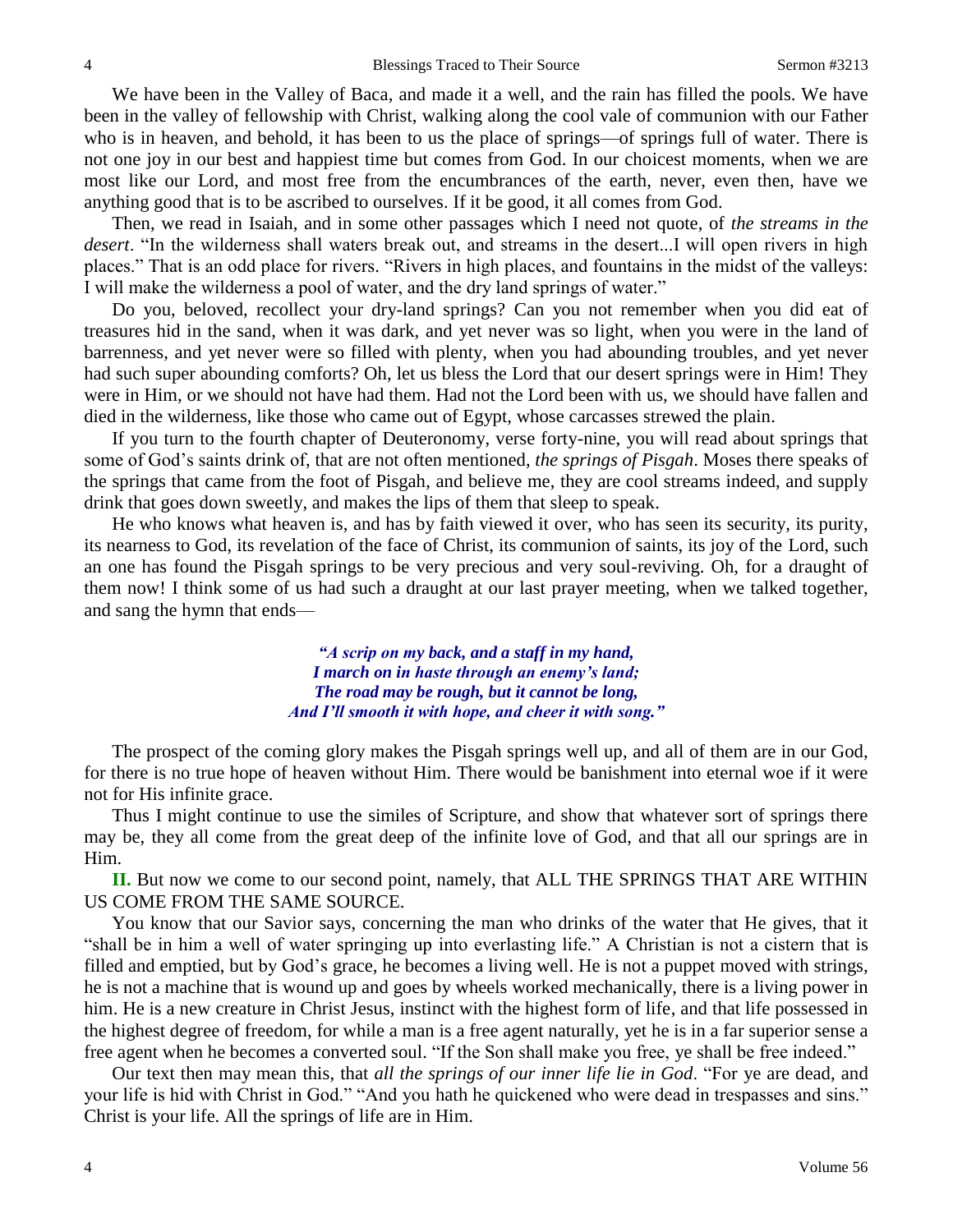And hence, next, *all the springs of our secret thought and of our devotion are in Him*. You cannot always think of God and worship God alike. At least, if you can, and it is real devotion, I greatly envy you. I find that in my soul, there are times when I have the wings of an eagle, and can mount up, and with unblenching eye, look into the infinite glory, and I can soar on and on in strange ecstasy and delight. At another time, I cannot rise from the ground. The chariot wheels are taken off, as in Pharaoh's case, so that we drag heavily, and Dr. Watts' words seem appropriate—

#### *"Our souls can neither fly nor go, To reach eternal joys."*

The preacher too, is sometimes fertile enough, and at another time barren. Truly, the Christian's experience is not unlike Pharaoh's dreams, he has lean and fat kine, withered ears, and ears rank and good, come up. This is doubtless to show him that when he has sacred thought and devotion, they come from God, in order that he may see that, he is sometimes left to prove his own emptiness. To show that the strength of Samson does not lie in muscle and sinew and bone alone, his hair is shorn, and when he goes forth as aforetime, he performs no feat of strength, he is as weak as any other man. Yes, beloved, if we have any power of thought, or sweetness of devotion in drawing near to God, all the springs lie in Him.

So is it, most certainly, with *the springs of our emotions*. Do you not find yourselves sometimes sweetly melted down by the power of God's Word? Could you not, at such times, sit and weep under the thought of the death of Jesus and His unspeakable love to you? Sometimes do you not feel stirred with sacred joy, so that you could burst out with an impromptu hallelujah, or begin to sing a new song to the praise of His great love wherewith He has loved you? At other times, you think about the same theme, but your heart feels not its power, the selfsame song is sung, but though your lips join in it, your heart does not go with the melody. You know it is so.

You cannot command your own spirit, the Lord must help you. The springs of your emotions lie in His hand. If He leaves you, you are like the Arctic sea, frost bound, but when He comes and smiles upon you, all the icebergs melt in a moment, and your heart feels the warm gulf stream of eternal love flowing right through it. Then there comes the time of the blossoming of Spring, and the singing of the birds, the whole heart is alive unto the Most High. The springs of your emotions, as well as of your sacred thought and devotion all lie in Him.

And I am sure it is so with regard to *the springs of all true actions*. Christians are not all thought and all emotion, they are practical men, and seek to work for God. But did any of us ever do a good work in our own strength? We have done many works in our own strength, but were they good for anything? The Savior shall decide that question. "Without me ye can do nothing," He says. You can bring forth fruit without Him, but your fruits are as the vines of Sodom, and of the fields of Gomorrah. Only that is right which comes from Him. When He blesses us, our actions done for Him are accepted through Him.

Well, beloved, it will always be so, that our springs of holy zeal, our springs of joy, our springs of fellowship, our springs of every kind that are worth the having, all lie in Him, and it will be good if the whole church recognizes that fact. We cannot get up a revival, it is a great pity that we should ever try to do so, for such a revival, if we seem to get it, will be very mischievous, but the Lord can send us a true revival. All our springs are in Him.

We must not depend upon ministers and say, "If So-and-so shall preach, good results will follow." Our springs are not in these poor cisterns, they are in our God. When will the church try to look away from the creature to the Creator? When will she purge herself of that hereditary fault of hewing out for herself broken cisterns, and forgetting the fountain of livings waters? I am persuaded, from my own experience, that the more I live upon God alone, the more I truly live, and the less I know of anything like power, or wisdom, or grace, or anything of the sort pertaining to myself, the better. The more I decrease and He increases, the more do I grow up in the Lord in all things. May we, then, each one of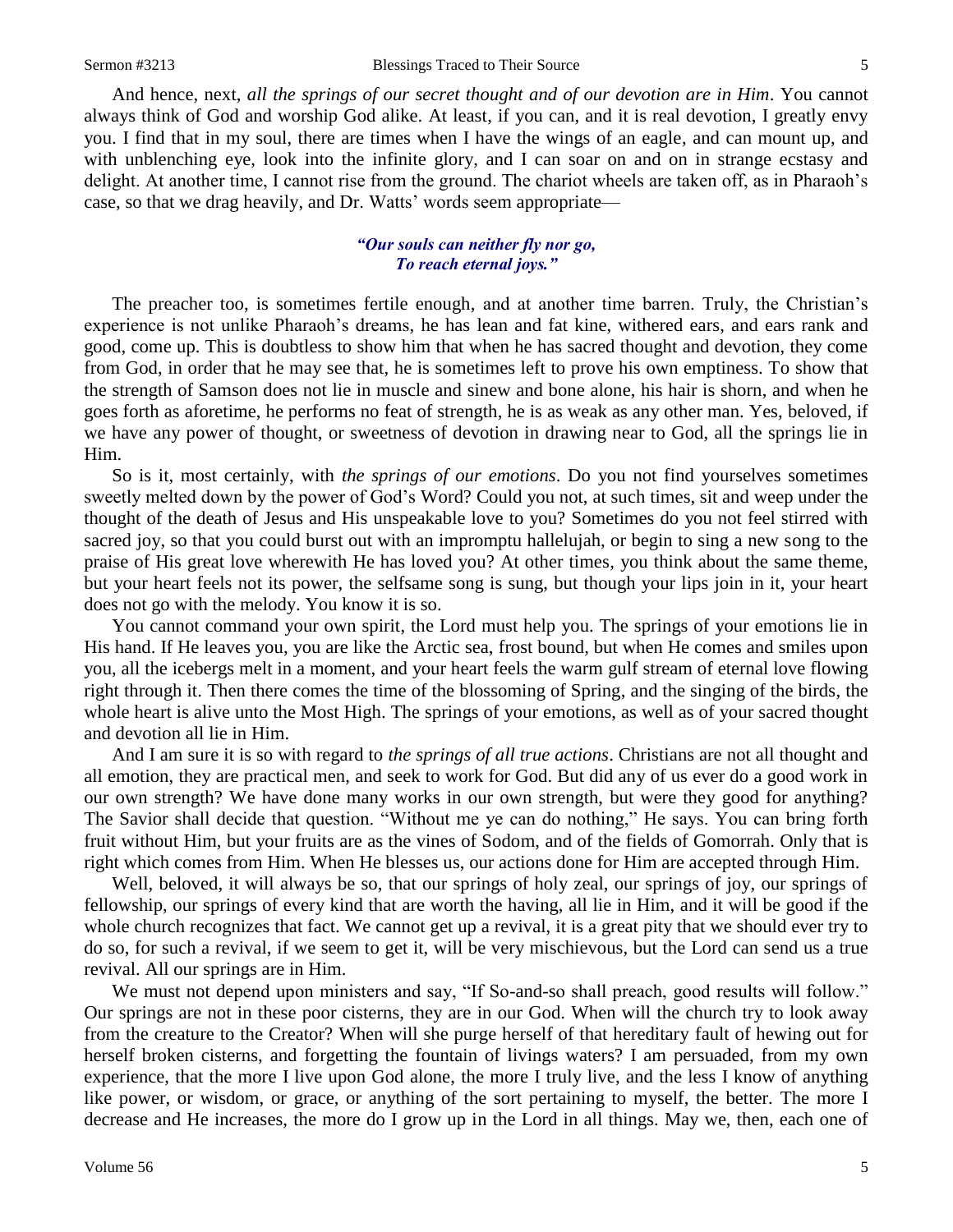us, adopt this sweet motto, and say evermore, "All my springs which are within me, as well as those of which I drink, are in my God."

I shall only keep you long enough to say three things more—

The first of which is, *let us look to these springs*. If you do not feel up to the mark, if you are dull and heavy, and have no springs in yourself, remember that they never were there. "All my springs are in thee." Do you feel empty? Well, you only feel just as you are. You feel as though there was death written upon you. Quite so, there is. But your life is in Christ, your fullness is in Christ, your strength is in Christ.

Has it been reported to you that Christ has lost His power, that His life has declined? If it were so, you would have great cause indeed for weeping, but while He is the same, the well of water is the same. I know tonight that you are like Hagar, the water is spent in the bottle. Well, it never was much of a bottle, and it leaks, now you think, "What shall I do? All my little store is gone." "What ails you, Hagar?" There is a well near you. Open your eyes, for God sees you, and God provides for you. Christ is ever the same.

"Oh, but I think I have forgotten Him," you say. Then remember Him. "But I fear I am not one of His people." Well, if you are not a saint, you are a sinner, and He came to save sinners. I always find the short cut to Christ to be the best one. "Oh," says Satan, "you are no child of God." "No," I say to him, "nor are you, either." "Ah!" says he, "but you have no true experience." "No," I reply, "I have not, nor have you either, but one thing I know, I am sinful, and Christ has said that washing in His blood by faith, I shall be made clean. If I cannot go to Him as a saint, I will go even now as a sinner. Suppose I have been mistaken in the past, I will begin again."

Child of God, that is the only way to end the controversy. Go and stand at the foot of the cross again. Begin again, for all your springs are still there. Though you cannot find any springs in yourself, they are still in God.

The next thought is this. If all my springs are in God, then *let all my streams flow to God*. All the rivers run into the sea because they all came from the sea. It was from the sea that the sun drew up the clouds which fed the thousand rills which fall into the rivers, and so the rivers run back to the sea. Let us do the same. What we have had from God must go to God. Even in temporals we ought to do this.

I remember a story of Martin Luther's. When certain monks complained that the income of the monastery had got very slack, "Yes, said he, "and no wonder, because once they used to entertain two strangers at the monastery, the one named *Date,* the other named *Dabitur*.*" Give* was the name of one. *It shall be given* was the name of the other. Now," said Martin Luther, "you turned out *Give,* and very soon God took away *It shall be given,* for they are two brethren, and they live together. If you would have *Dabitur* back, you must also have *Date*. If you would have back *It shall be given,* you must also have back, *Give."*

When we are not serving God acceptably, consecrating everything to God, we lose supplies from God. In temporals, I have known men give to God by the shovelfuls, and God sent them wagon loads by the back door, they could not send back their substance as fast as He sent it in. Jesus said, "Give, and it shall be given to you; good measure, pressed down, and shaken together, and running over, shall men give into your bosom," and many have found it so. Your mean skinflints have gone on flint-skinning until they died, and have left hardly enough to be buried with respectably, while others have scattered and yet increased. If our springs are in Him even in temporal things, let the streams run back to Him, let us not rob God.

And as to spiritual things, let us give back to God the love He gives us, the faith He gives us, the spiritual strength He gives us. Let us use for Him the experience He has given us, the instruction He has given us. Let us instruct and encourage others to His glory with what we have received. Let us lay out every talent, and keep none buried in the earth. May the Lord grant to each of us grace evermore to say to Him, "As all my springs are in thee, so all my streams shall be to thee."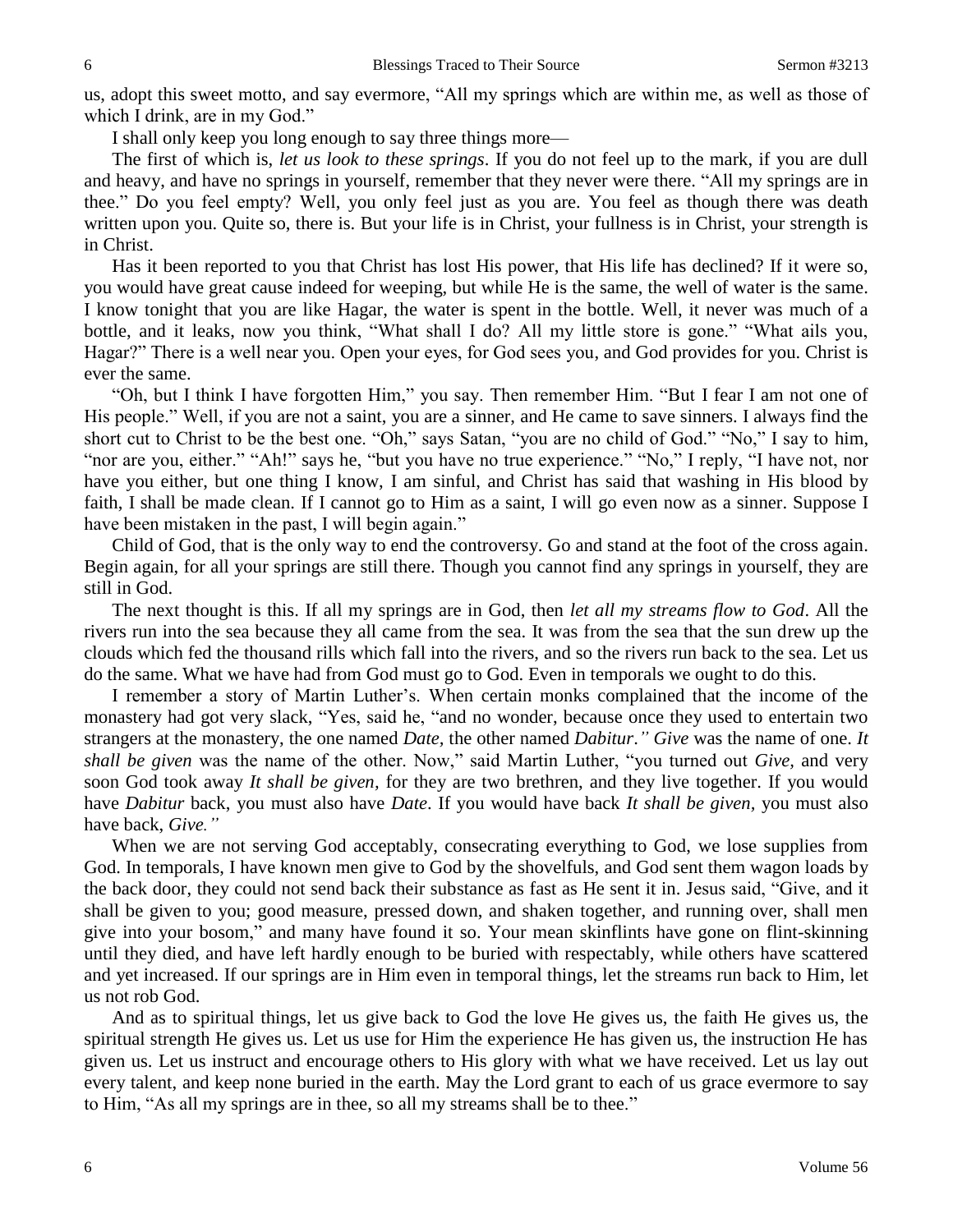And lastly, *let us have a great deal of hope about other people,* because if all the streams are in God, I have not to consider, when I go forth to do good to my fellow men, what is in them, I have to consider what is in God. When I address a sinner and say, "Believe on the Lord Jesus Christ," I do it because God tells me to do it, just as I would have said to the dry bones, "Live," and if I do it as a prophet, in God's name, being perfectly sure they cannot believe of themselves, then I am doing right, for I am exercising my own faith. It is an act of faith on the preacher's part, and God will bless that act of faith, and many of the dry bones will live, sinners will repent, and will believe the Gospel.

We must not think that our hope lies in what is in the sinner. I heard a man preach about the adaptation of the sinner to the Gospel, and I thought he was very foolish, for what is there in the sinner but everything that is opposed to the Gospel, everything uncongenial, everything that would put the Gospel to death if it could?

All the power of the Gospel lies in itself, not in the sinner, salvation comes from God, and God alone. Therefore there is no reason why I should not preach the Gospel with a hope of success in Wandsworth prison, or in the lowest slums in London. You may distribute tracts, and give warnings to the harlot and the thief with good hope of success. In fact, there are often ridges in the lowest soils, like the clearings of the backwoods in the West, which are not ploughed and tilled till the goodness has gone out as it were, to them the Gospel comes as a strange novelty. It was so in the Savior's day. The Pharisees, who knew so much, rejected His Word, but the publicans and harlots entered into the kingdom of heaven before them.

Therefore, there is nothing about the sinner to make us hesitate to preach to him because if he be dead, God can lift him up, yea, if he is like Lazarus, dead and buried, the voice of God can call him forth from the tomb. Yea, if he were as nothing, God makes the things that are not to be mightier than the things that are. He can bless where all was cursed. Out of the stones of the brook He can raise up children to Abraham.

Let us have great comfort next Sunday in going to preach, or to teach in the Sunday school, or to engage in other forms of usefulness. All the springs lie in God and if we are going to work in a dry and thirsty land where no water is, never mind. Our springs are in God, our faith is in Him, and according to our faith, so shall it be done to us. Amen.

# **EXPOSITION BY C. H. SPURGEON**

# *PSALM 34*

**Verse 1.** *I will bless the LORD at all times: his praise shall continually be in my mouth.*

What a sweet resolve! Oh, that every one of us who know the Lord would make that resolve, and keep it all our days, "I will bless the Lord at all times," in dark times and bright times, as long as I live. "His praise shall continually be in my mouth," that is the most delightful mouthful that a man can possibly have.

**2.** *My soul shall make her boast in the LORD:*

We do not like boasters, but we would encourage every child of God to boast in the Lord as much as he pleases.

**2.** *The humble shall hear thereof, and be glad.*

There is nothing that humble people dislike more than to hear others boasting, yet there is nothing that they like more than to hear anyone boast in the Lord.

**3.** *O magnify the LORD with me,—*

There is a sweet contagion about the praise of God, we want others to help us to spread it everywhere, so we say with David, "O magnify the LORD with me,"—

**3-4.** *And let us exalt his name together. I sought the LORD, and he heard me, and delivered me from all my fears.*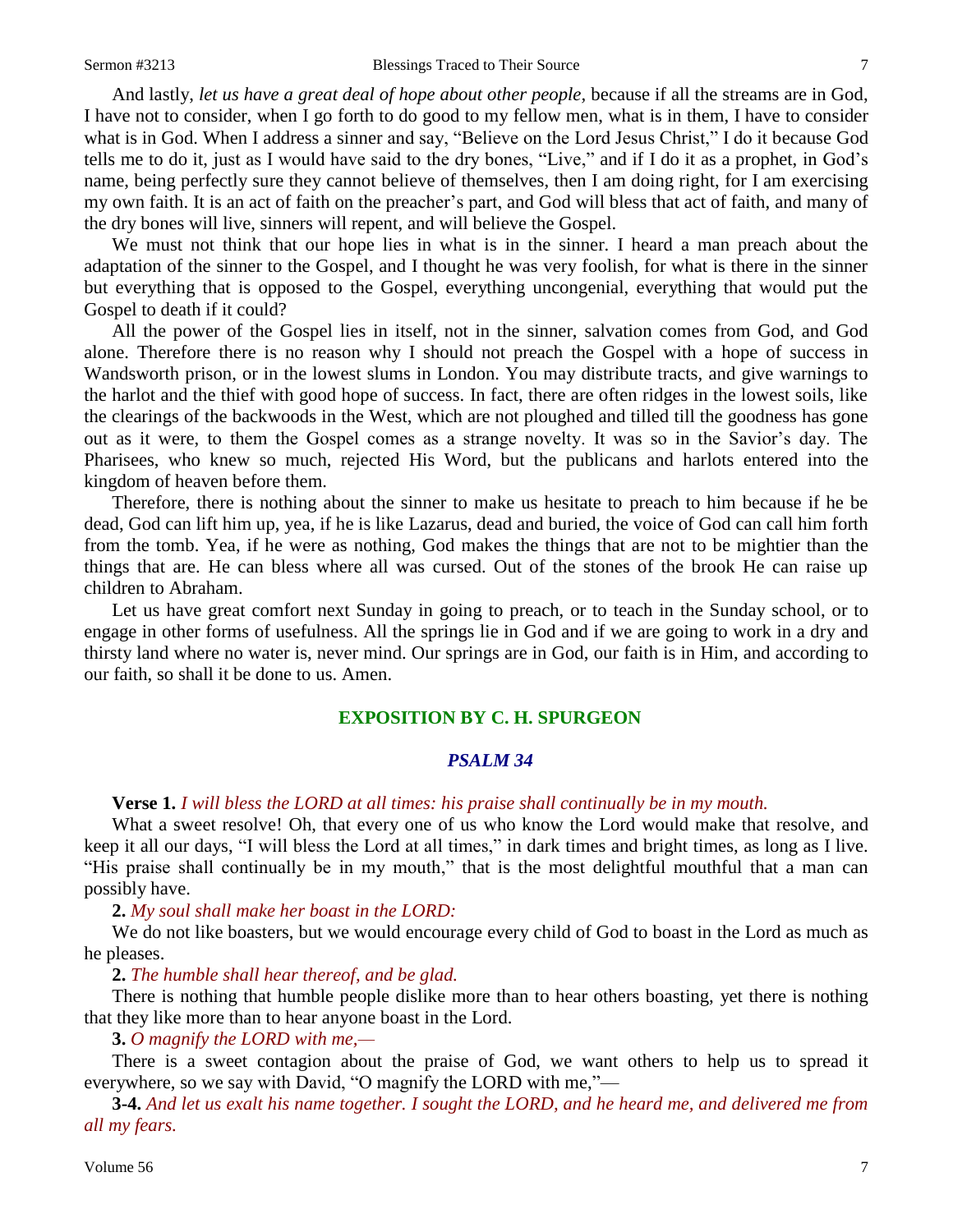There is nothing that is so effective as personal testimony to the Lord's saving power. How often is the skill of a physician commended by the grateful testimony of the patients who have been healed by him! So, shall not the prayer-hearing God be commended by those of us who have had our prayers answered by Him? Let us not be slow to say, "I sought the LORD and he heard me, and delivered me from all my fears."

**5.** *They looked unto him, and were lightened: and their faces were not ashamed*. [See sermon #195, Looking Unto Jesus].

"They looked unto him"—a whole army of them, an innumerable company—"They looked unto him, and were lightened: and their faces were not ashamed." There never was a face that was ashamed of being turned Christward and Godward.

**6.** *This poor man cried, and the LORD heard him, and saved him out of all his troubles.* [See sermon #2193, A Poor Man's Cry—And What Came of It].

Here David speaks of himself again, but he refers to himself in the third person, "This poor man cried, and the LORD heard him, and saved him out of all his troubles."

**7.** *The angel of the LORD encampeth round about them that fear him, and delivereth them.*

The great Angel of the covenant, the Lord Jesus Christ, surrounds with His army the dwellings of the saints, and takes care to have them in safe keeping.

**8-10.** *O taste and see that the LORD is good: blessed is the man that trusteth in him. O fear the LORD, ye his saints: for there is no want to them that fear him. The young lions do lack, and suffer hunger: but they that seek the LORD shall not want any good thing.* [See sermon #65, Lions Lacking, but the Children Satisfied].

We are often in want because we are not seeking the Lord, but are seeking what we think we want, whereas, if we sought Him, and left the supply of our wants to Him, He would supply all our need according to His riches in glory by Christ Jesus. Christ's command is, "Seek ye first the kingdom of God, and his righteousness; and all these things shall be added unto you." Men think that they will not get what they want except they seek it, but if they seek God, He will give them what they really need even if He does not give them all that they want.

**11.** *Come, ye children, hearken unto me:*

This man of God has made his confession to the saints, and now he tells it out to the children. There is nothing like working on material that will last, and those who are now children will most of them be alive when those who are now old men are dead and gone. So David says, "Come, ye children, hearken unto me:"—

**11-13.** *I will teach you the fear of the LORD. What man is he that desireth life, and loveth many days, that he may see good? Keep thy tongue from evil, and thy lips from speaking guile.*

There is life or death in the human tongue, there is life in the tongue that is under subjection to the will of God, there is death, there is mischief of all sorts, in a wild ungoverned tongue.

# **14.** *Depart from evil, and do good;*

Get away from evil as far as you can, that is the negative side. Do good, that is the positive side of piety. He who obeys these two commands shall find happiness and blessing.

**14.** *Seek peace, and pursue it.*

Do not be of an angry, irritable, quarrelsome frame of mind. If you do not at once find peace, seek it, and if it runs away from you, pursue it until you overtake it. Remember that it is the meek who shall inherit the earth, and that it is the peaceful spirit that is the happiest spirit.

**15.** *The eyes of the LORD are upon the righteous, and his ears are open unto their cry.*

He gives them His eyes and His ears, and this means that He gives them Himself, and that He is ever ready to perceive their needs, and to hear their cries.

**16.** *The face of the LORD is against them that do evil,—*

He sets His face against them, and this means that He is Himself sternly opposed to all their wicked ways.